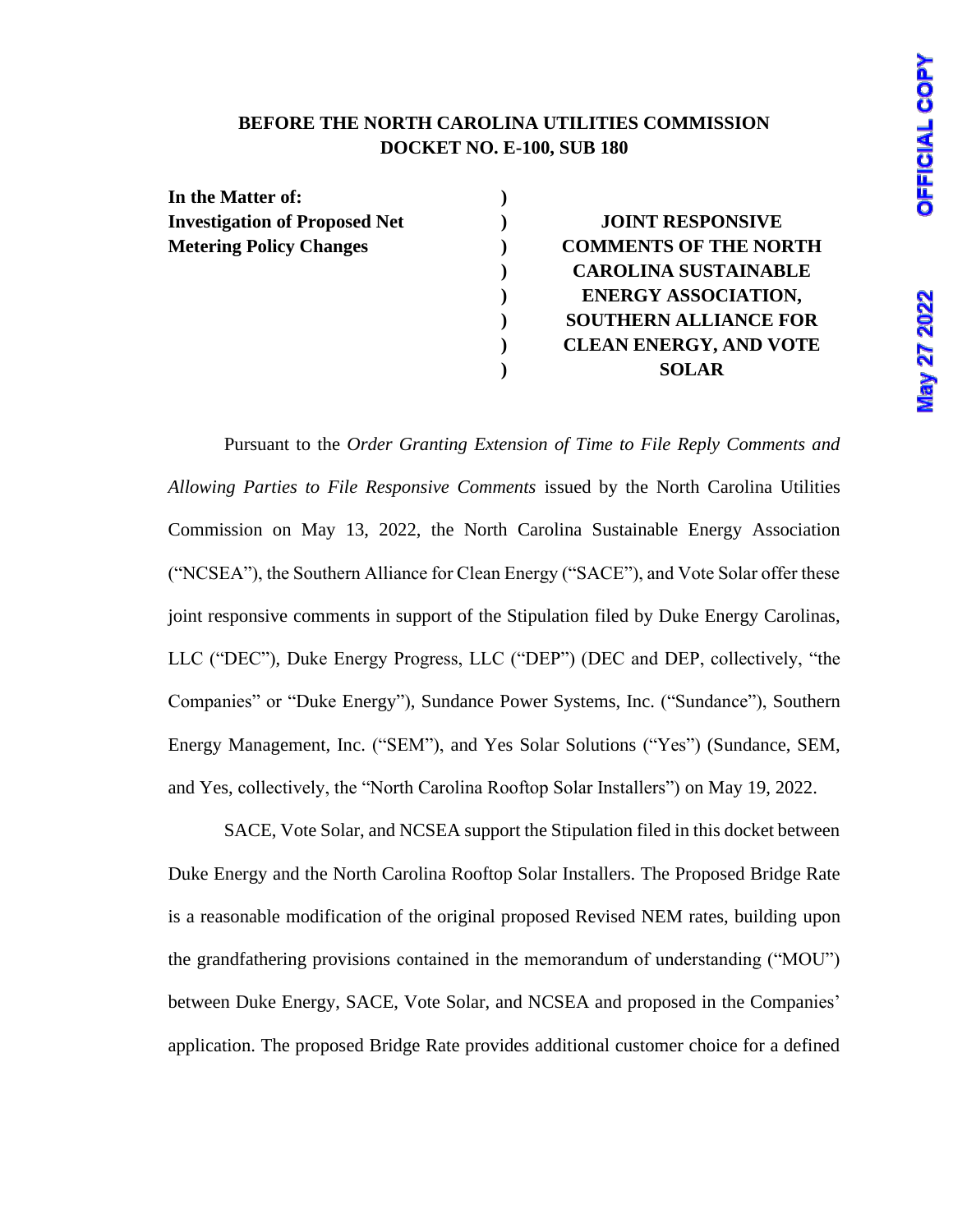time period, addresses the concerns about the proposed Smart \$aver Solar incentive<sup>1</sup> being unavailable for customers with gas-heated homes, and eases the transition to the TOU-CPP rates.

SACE, Vote Solar, and NCSEA particularly support the exemption from the minimum monthly bill requirement for low-income and vulnerable households. As part of the original MOU with Duke Energy, SACE, Vote Solar, and NCSEA have agreed to work collaboratively with the Companies to develop a solar incentive for low-income customers that would build on the pending Smart \$aver Solar incentives. Even though the minimum bill would not be a big factor for most customers, exempting certain income-eligible households from the minimum monthly bill is a creative way to help make sure that the bill-saving benefits of rooftop solar will be available to lower-income households.

The signatories to the MOU had already agreed to pursue additional incentives built on the proposed Smart \$aver Solar incentive that would involve pairing rooftop solar with additional technologies that could reliably reduce peak demands. The commitment in the Stipulation to pursue an additional incentive program that would be compatible with gasheated households, which cannot participate in the pending Smart \$aver Solar incentive, is consistent with the expectation in the prior MOU and would be a welcome addition to the innovative package of new solar proposals that are reflected in these agreements with Duke Energy.

<sup>&</sup>lt;sup>1</sup> Proposed by the Companies in Docket Nos. E-2, Sub 1287 and E-7, Sub 1261.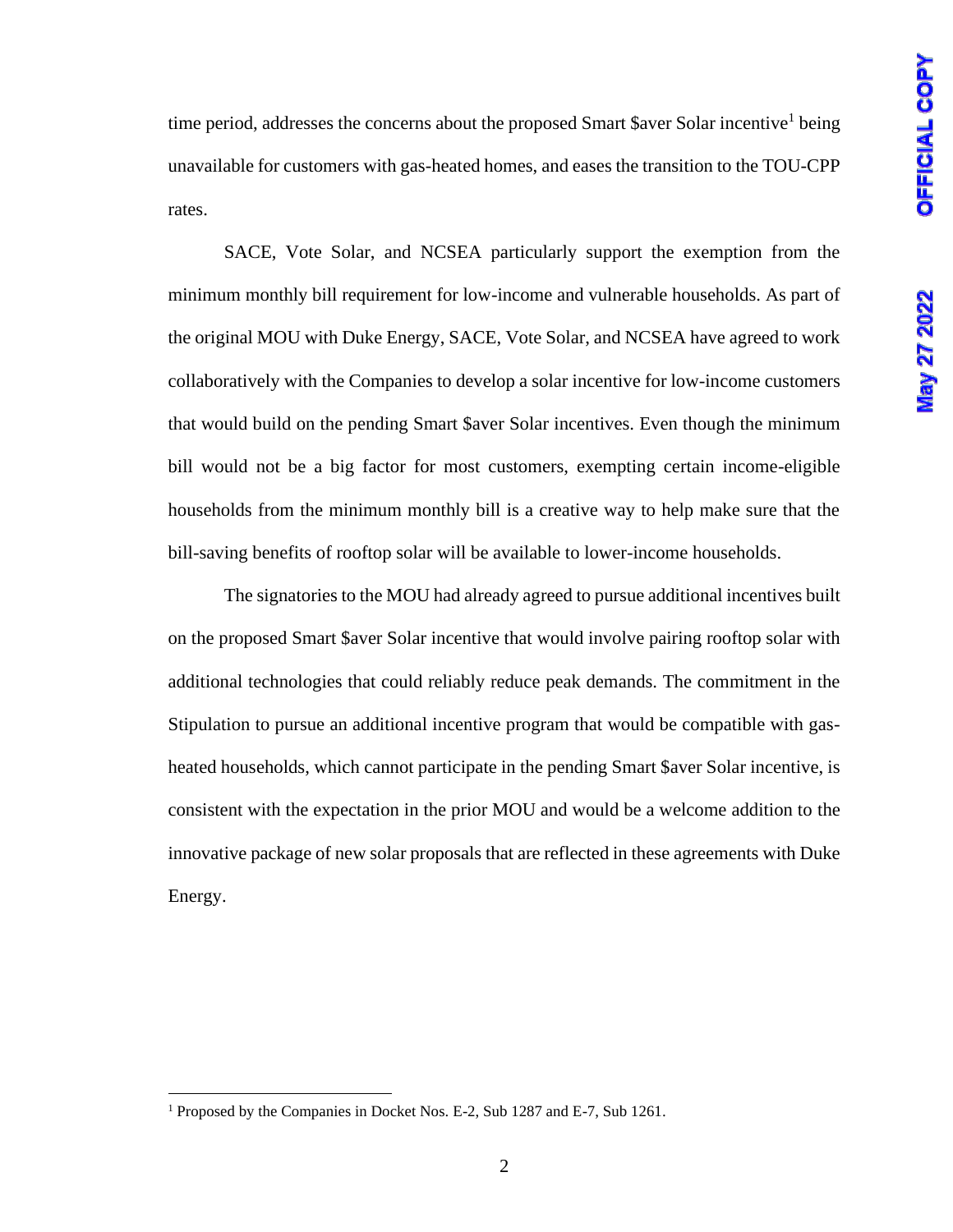Respectfully submitted, this the 27th day of May 2022.

 /s/ Peter H. Ledford Peter H. Ledford N.C. State Bar No. 42999 **NCSEA** 4800 Six Forks Road, Suite 300 Raleigh, NC 27609 919-832-7601 Ext. 107 peter@energync.org

Benjamin W. Smith N.C. State Bar No. 48344 **NCSEA** 4800 Six Forks Road, Suite 300 Raleigh, NC 27609 919-832-7601 Ext. 111 ben@energync.org

*Counsel for the North Carolina Sustainable Energy Association*

Lauren Bowen N.C. State Bar No. 48835 Southern Environmental Law Center 601 West Rosemary Street Suite 220 Chapel Hill, NC 27516 919-967-1450 lbowen@selcnc.org

David Neal N.C. State Bar No. 27992 Southern Environmental Law Center 601 West Rosemary Street Suite 220 Chapel Hill, NC 27516 919-967-1450 dneal@selcnc.org

*Counsel for the Southern Alliance for Clean Energy and Vote Solar*